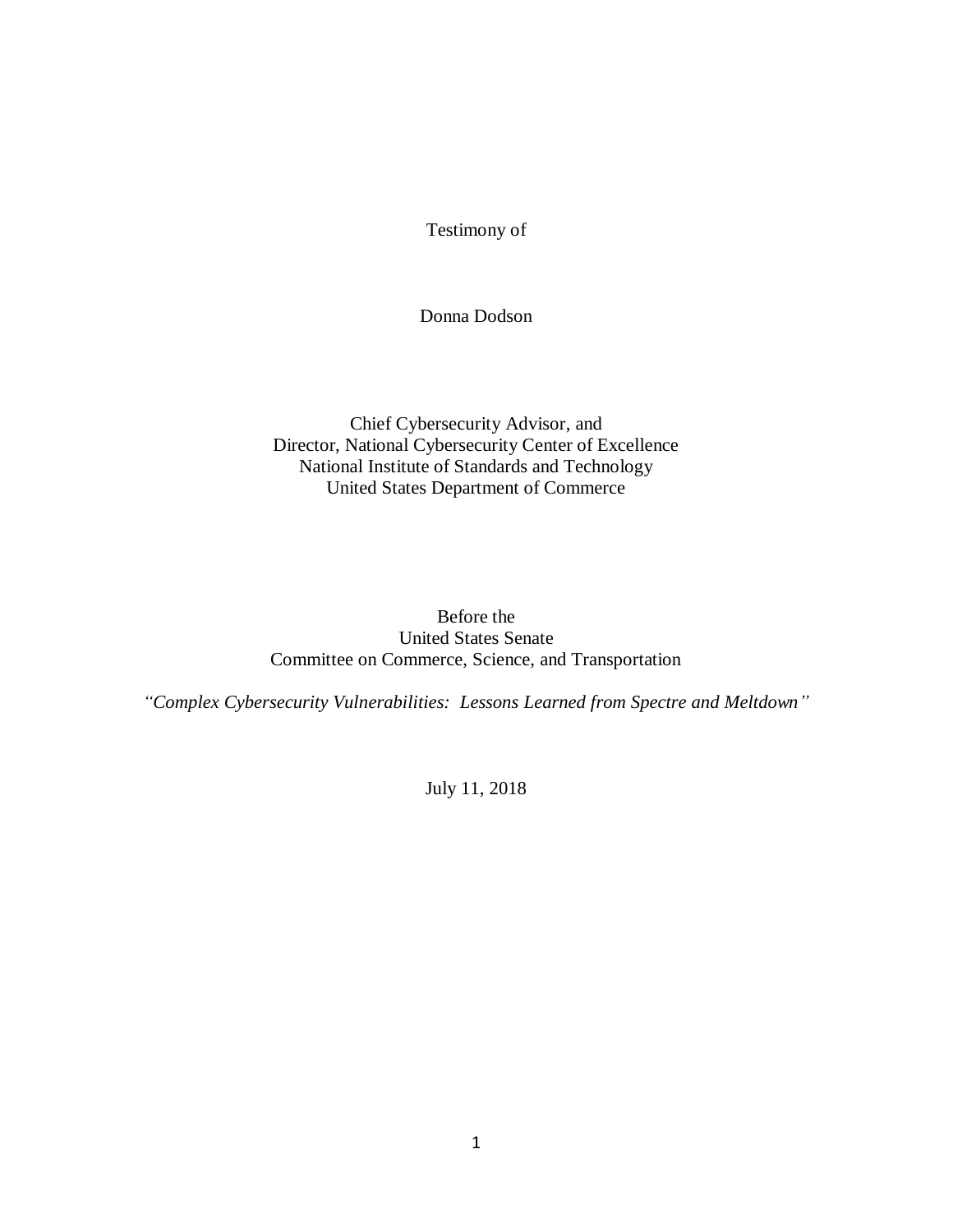# **Introduction**

 $\overline{a}$ 

Chairman Thune, Ranking Member Nelson, and members of the Committee, I am Donna Dodson, Director of the National Cybersecurity Center of Excellence and Chief Cybersecurity Advisor at the Department of Commerce's National Institute of Standards and Technology (NIST). Thank you for the opportunity to appear before you today to discuss some of NIST's key projects in cybersecurity related to the Spectre and Meltdown vulnerabilities.

# **The Role of NIST in Cybersecurity**

Home to five Nobel Prizes, with programs focused on national priorities such as advanced manufacturing, the digital economy, precision metrology, quantum science, and biosciences, NIST's mission is to promote U.S. innovation and industrial competitiveness by advancing measurement science, standards, and technology in ways that enhance economic security and improve our quality of life.

In the area of cybersecurity, NIST has worked with federal agencies, industry, and academia since 1972, when it helped develop and published the data encryption standard, which enabled efficiencies like electronic banking that we all enjoy today. NIST's role, to research, develop, and deploy information security standards and technology to protect the Federal Government's information systems against threats to the confidentiality, integrity, and availability of information and services, was strengthened through the Computer Security Act of 1987 (Public Law 100-235), broadened through the Federal Information Security Management Act of 2002  $(FISMA)$  (Public Law 107-347)<sup>1</sup> and reaffirmed in the Federal Information Security Modernization Act of 2014 (FISMA 2014) (Public Law 113-283). In addition, the Cybersecurity Enhancement Act of 2014 (Public Law 113-274) authorizes NIST to facilitate and support the development of voluntary, industry-led cybersecurity standards and best practices for critical infrastructure.

NIST also coordinates with numerous other federal agencies, as well as its sister bureaus within the Department of Commerce. For example, as the executive branch agency principally responsible for advising the President on telecommunications and information policies, the Commerce Department's National Telecommunications and Information Administration, collaborates with NIST to ensure that the equities of innovation, economic growth, and an open Internet are factored into cybersecurity policy decisions within both domestic and international fora.

NIST develops guidelines in an open, transparent, and collaborative manner that enlists broad expertise from around the world. These resources are used by federal agencies as well as businesses of all sizes, educational institutions, and state, local, and tribal governments, because NIST's standards and guidelines are effective, state-of-art, and widely accepted. NIST disseminates its resources through a variety of means that encourage the broad sharing of tools, security reference data, information security standards, guidelines, and practices, along with outreach to stakeholders, participation in government and industry events, and online mechanisms.

<sup>1</sup> FISMA was enacted as Title III of the E-Government Act of 2002 (Public Law 107-347).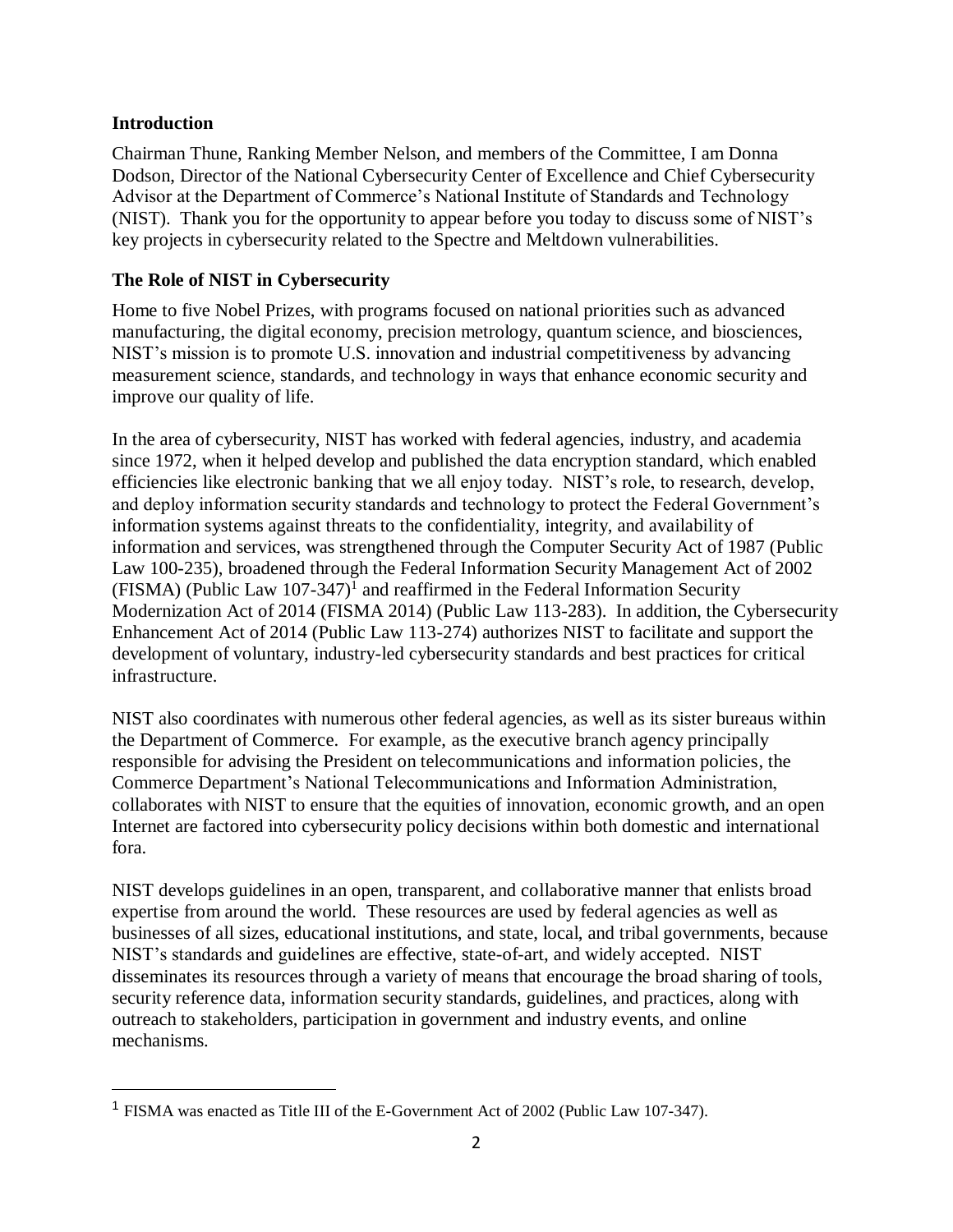## **Managing Vulnerabilities and Building Secure Systems**

# *Overview*

There are many different definitions of the term "vulnerability" that cover concepts such as knowledge, attacks, exploitability, risk, intention, threat, scope, and time of introduction. These vulnerabilities catalogued in NIST's National Vulnerability Database—a repository of vulnerability management data that enables automation of vulnerability management, security measurement, and compliance—are weaknesses found in software, firmware, and hardware that, if exploited, can impact the confidentiality, integrity, or availability of information or information systems. These vulnerabilities can include: manual configuration and operational mistakes (including bad passwords); insider malfeasance; functional bugs; purposefully introduced malware; or general weaknesses in code. Different types of vulnerabilities—and depending on where the affected products are being used—will require different types of responses.

Given the complexities and broad use of these technologies, fundamental to NIST's approach towards vulnerabilities is the idea that—like risk—an organization can never fully eliminate vulnerabilities. NIST works to define vulnerabilities, understand their prevalence, and measure the efficacy of detection and mitigation techniques. NIST uses multiple strategies including:

- Stopping vulnerabilities before they occur, including improved methods for specifying and building products;
- Finding vulnerabilities, including better testing techniques and more efficient use of multiple testing methods; and
- Reducing the impact of vulnerabilities by building architectures that are more resilient, so that vulnerabilities cannot be meaningfully exploited.

### **Spectre and Meltdown**

In 2017, multiple teams of security researchers independently discovered a new class of hardware vulnerabilities in a broad set of microprocessors found in personal computers, servers, tablets, and phones. These vulnerabilities, which became known as Spectre and Meltdown, took advantage of a performance optimization technique found in these microprocessors to allow an attacker to bypass security mechanisms protecting data stored in computer systems. The implications of this vulnerability were severe: it could allow theft of credentials and cryptographic keys, or exfiltration of sensitive data. Mitigating the risk of these vulnerabilities required efforts at multiple levels, including patches in firmware and microcode, updates to operating systems, and modifications in applications. The necessity of a multi-level approach was due to the difficult nature of hardware-based vulnerabilities. Companies responsible for these components worked for several months before the vulnerabilities were publicly disclosed in January of 2018. At that point, security patches were released from these vendors, each addressing a different aspect of the vulnerabilities.

Spectre and Meltdown were not the first vulnerabilities in hardware. There has been an increasing risk of attacks on hardware due to their potential to be highly persistent, stealthy and powerful. The potential impact of a successful attack on hardware emphasizes the importance of ensuring that the hardware in computer system platforms is resilient. Such resilience includes strong security engineering practices when designing hardware, actively managing risks as these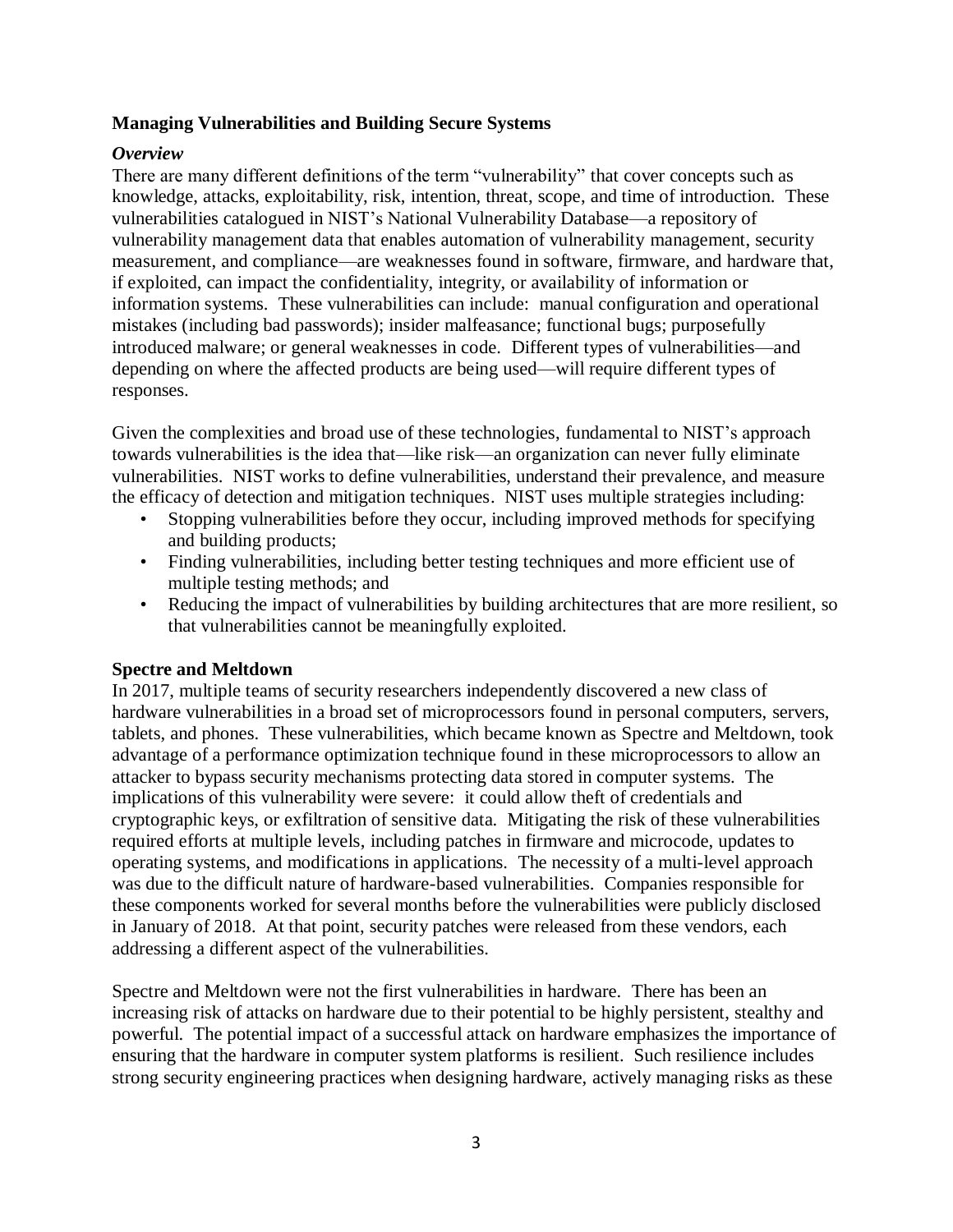components move through the supply chain, and implementing foundational security capabilities in computer platforms.

I would like to take the opportunity of this hearing to highlight just a few of the efforts that relate to the Spectre and Meltdown vulnerabilities that NIST has undertaken across its Computer Security and Applied Cybersecurity Divisions. Our programs address the concerns raised by Spectre and Meltdown in multiple ways: some focus on making systems more resilient when they are designed; some assist in managing vulnerabilities and complexity after systems are operational; and many of our programs are much broader efforts looking at systemic cybersecurity challenges.

## **Building Security in and Improving Hardware Security**

Through standards, guidelines, and best practices, NIST is working to improve the resiliency of systems. The hardware and firmware components that make up computer platforms are critical parts of these systems, and their secure and reliable operation is necessary for defensible, resilient systems. These components are the platform on which the rest of the system will be built.

Improving the security of these systems must start with their design. Security and resiliency should be integrated into architecture, design, and development of systems to reduce the risks of vulnerabilities and mitigate the impact of incidents that occur. NIST is developing guidelines on how to apply system security engineering and cyber resiliency principles, concepts, and activities into development processes.

One objective of our work is to ensure that hardware and firmware can provide a foundation on which we can establish greater trust in the integrity of computer systems. We have accomplished this objective by working with our industry partners to identify security capabilities that, when implemented, make computer systems more resilient to attacks. These capabilities are based on the concepts of protection, detection, and recovery. They include mechanisms to protect the platform from malicious attacks through authenticated updates, mechanisms to detect problems if and when they occur, and mechanisms to securely recover these systems back to a trustworthy state when necessary.

Our work has already led to improvements in commercially available systems. Our guidelines are used by manufacturers of personal computers and servers around the world to create more trustworthy systems, and are reflected in corresponding standards in international standards bodies. This year, NIST added additional guidelines to expand the breadth and scope of earlier work to provide detailed security guidelines for all components in a platform. We are currently working to encourage broader adoption of the principles of firmware protection, detection, and recovery through our engagement with industry partners and consortia.

### **The National Vulnerability Database**

Spectre and Meltdown, while notable, are but two examples of numerous new and pervasive vulnerabilities that have been discovered in recent years. NIST maintains the repository of publicly reported information technology vulnerabilities, called the National Vulnerability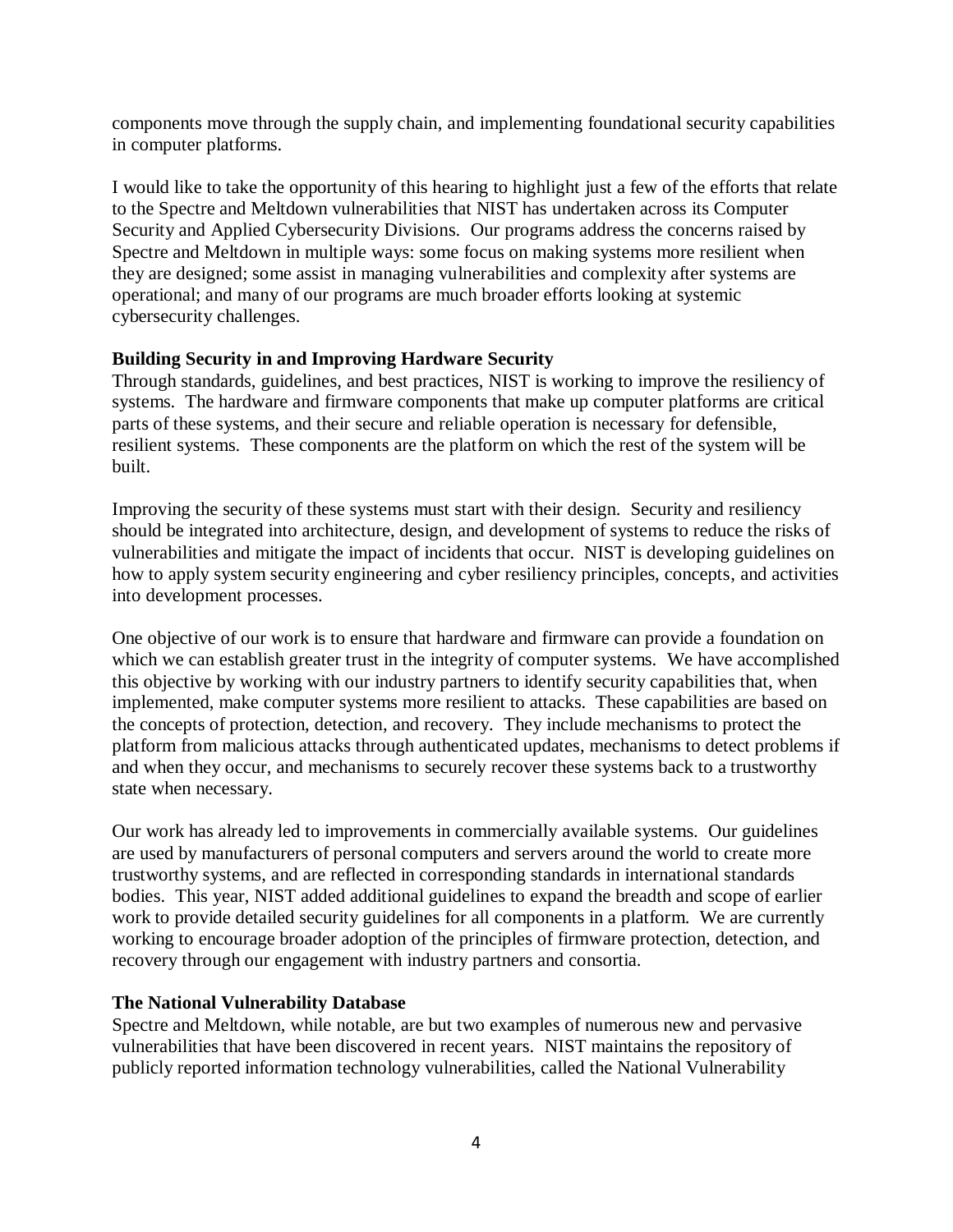Database (NVD). The NVD is an authoritative source for standardized information on security vulnerabilities that NIST updates regularly.

The NVD tracks vulnerabilities over time and allows users to assess changes in vulnerability discovery rates within specific products or specific types of vulnerabilities. NVD uses the Common Vulnerabilities and Exposures vulnerability identification scheme, which is widely used by the security industry to provide a dictionary of common identifiers for publicly known hardware and software vulnerabilities.

As part of maintaining the NVD, NIST enables an organization to publicly disclose a vulnerability with an identifier that NIST has assigned it. NIST is working with the security community to expand the number of organizations that can disclose with a previously-allocated identifier, and to increase the degree of automation used to assign these identifiers and to publish these vulnerabilities. Health care and Internet of Things devices are specific areas of focus for this expansion, as identification of vulnerabilities in these types of devices is a growing concern for the security community.

While disclosed vulnerabilities assigned with an identifier are posted immediately, NIST also takes additional steps to analyze and provide a severity metric to assist practitioners in responding to each vulnerability. Both the number of vulnerabilities in the NVD and use of the NVD continues to grow. For example, since January 2017, each month we have seen an average of 10% growth in the amount of data downloaded. NIST is working aggressively to ensure the NVD can continue to provide this important information in a timely fashion.

### **Supply Chain Risk Management**

These vulnerabilities also remind us that our technologies rely on a supply chain ecosystem that is long, complex, variable, interconnected, globally distributed, and geographically diverse. The same factors that decrease cost, enable interoperability, foster rapid innovation, and provide other benefits, also increase cyber supply chain risks. Managing supply chain risk requires that an organization ensure the integrity, security, and resilience of its supply chain.

NIST developed its Supply Chain Risk Management Program to work with industry, academia, and government to identify and evaluate effective technologies, tools, techniques, practices, and standards that help secure an organization's supply chain. This program examines the supplychain risk throughout the entire lifecycle of systems, products, and services. NIST is currently working to describe a structured method of prioritizing systems and components based on their relationship to an organization's mission, thereby enabling organizations to most efficiently deploy their resources. This work will help organizations dramatically improve their cyber supply chain risk management.

### **Cybersecurity Event Recovery**

The number of vulnerabilities being discovered also reminds us of the importance of effective planning to an organization's preparedness for cyber event recovery. As part of an organization's ongoing information security program, recovery planning enables participants to understand system dependencies; critical roles such as crisis management and incident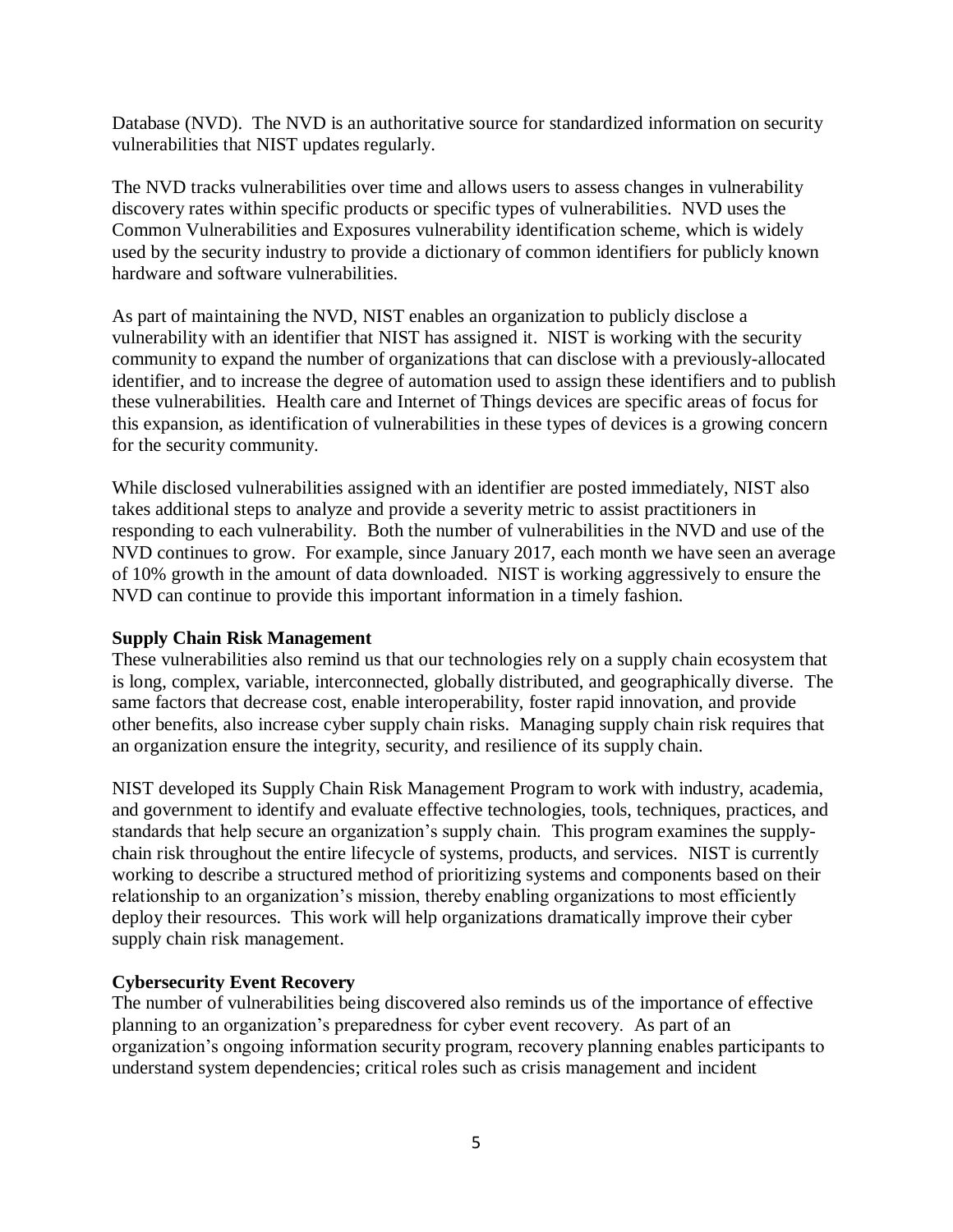management; arrangements for alternate communication channels, services and facilities; and many other elements of business continuity.

NIST provides guidance to help organizations plan and prepare for recovery from a cyber event and integrate the processes and procedures into their enterprise risk management plan. NIST's guidance presents hypothetical cyberattack scenarios and the steps taken to recover. It provides a detailed description of the preconditions required for effective recovery, the activities of the recovery team in the tactical recovery phase, and, after the cyberattack has been eradicated, the activities performed during the strategic recovery phase.

NIST guidance assists organizations in developing an actionable set of steps, or a playbook, that organizations can follow to successfully recover from a cyber event. A playbook can focus on a unique type of cyber event and can be organization-specific, tailored to fit the dependencies of its people, processes, and technologies.

## **Cybersecurity Framework**

I would like to highlight some changes to a document that the Committee maybe familiar with: the Framework for Improving Critical Infrastructure Cybersecurity (the "Framework"), which many organizations—including many state governments—use to manage their cybersecurity risk. Beginning in 2013, NIST created, promoted, and continues to enhance the Framework in collaboration with industry, academia, and other government agencies. The Framework consists of voluntary standards, guidelines, and practices to promote the protection of critical infrastructure. The Framework's voluntary, risk-based, flexible, repeatable, and cost-effective approach helps users manage their cybersecurity risk. The Framework was originally designed for owners and operators of critical infrastructure, but organizations of all sizes and from many economic sectors now use the Framework to manage their cybersecurity risks, including risks to their supply chains. While use is both voluntary and widespread in the private sector, the Executive Order, "Strengthening the Cybersecurity of Federal Networks and Critical Infrastructure," formally requires federal agencies to use the Framework to manage their cybersecurity risk – something many agencies did prior to its issuance.

In response to stakeholder requests, NIST began the public engagement process to update the Framework. This process included NIST examining lessons learned from use of the Framework, collecting written comments, hosting multiple workshops, incorporating comments and feedback, and issuing multiple drafts before publishing the final updated version 1.1 in April 2018. The Framework continues to be a living document which draws strength from active and voluntary private-sector contributors.

Due to this stakeholder engagement, NIST expanded supply chain guidance in the Framework and included a new subcategory under the "response" function that states: "Processes are established to receive, analyze, and respond to vulnerabilities disclosed to the organization from internal and external sources (e.g. internal testing, security bulletins, or security researchers)." While this work is an important step, it is only an initial one, and we hope to use its inclusion to further advocate for coordinated vulnerability disclosure and assist organizations in implementing this capability.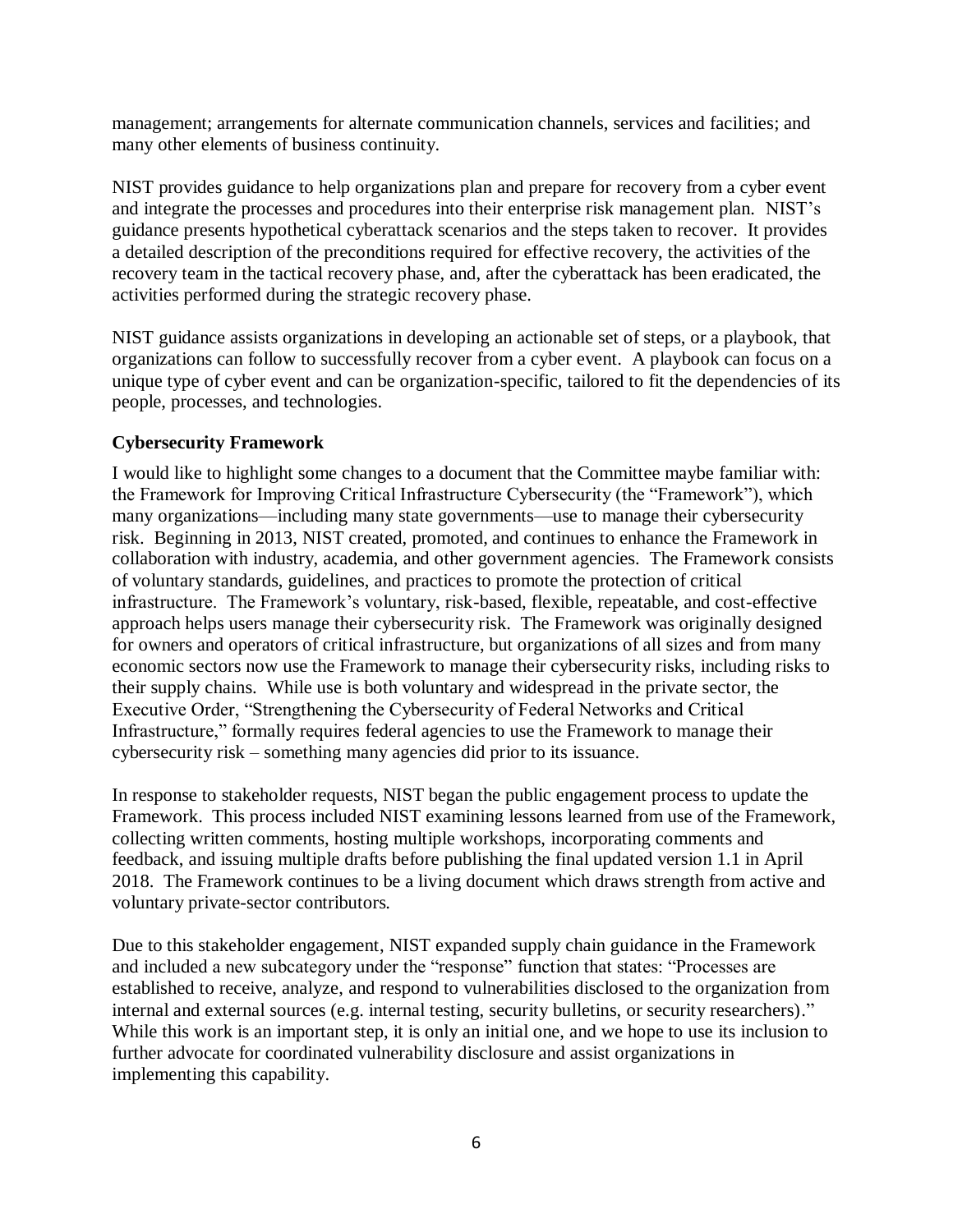## **Conclusion**

The programs that I have mentioned here are only a portion of NIST's portfolio in cybersecurity, which is only a portion of what NIST does more broadly. NIST's work to provide and improve technical and policy solutions to an ever-growing set of cybersecurity challenges continues to grow. Thank you for the opportunity to testify today on NIST's work in cybersecurity. I am happy to answer any questions you may have.